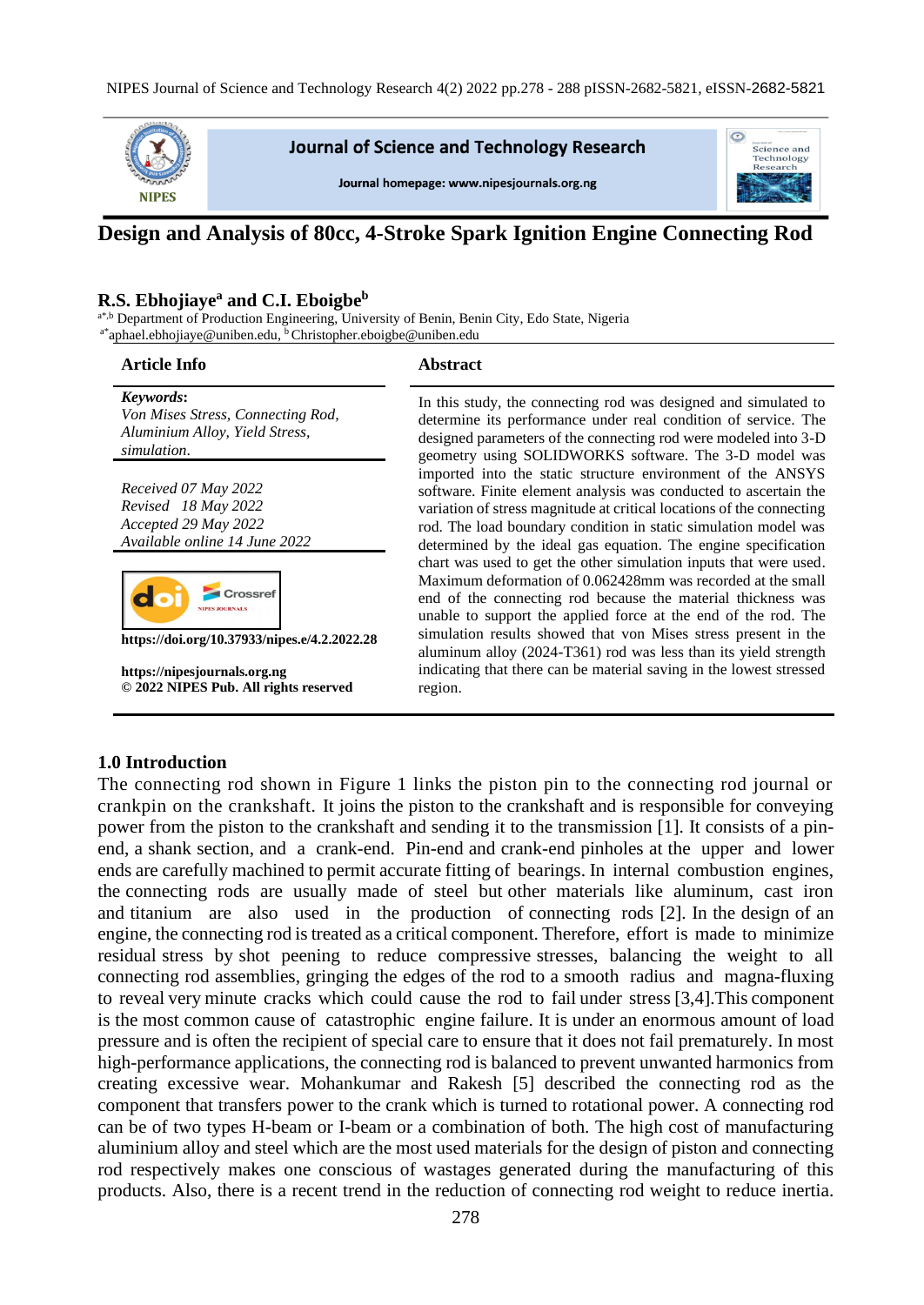Studies were carried out by [6,7] on the design and analysis of connecting rod. The research showed that high stress near web and flange of connecting rod were as a result of poor material selection and design. Considering the need to design and innovate cheap and effective internal engine components, this study has contributed to solving this problem.



# **Figure 1: The Connecting Rod [8]**

## **2.0.Method**

The following parameters were considered for the connecting rod design. They included dimension of cross-section, dimension of the crankpin at the big end and the piston pin at the small end, size of bolt for securing the big end cap, and thickness of the big end cap.

## **2.1.Material Selection**

The connecting rod design was done with respect to aluminum alloy material. The mechanical properties of the aluminium alloy used for the research analysis was that of aluminum 2024-T361. The material selection was based on the design done, its availability and low cost. The chemical composition, mechanical properties, engine specifications and Cylinder parameters of the aluminium alloy material used for the design are shown in Tables 1, 2, 3 and 4 respectively [9]. According to [10], the connecting rod is exposed to a complex state of loading. It experiences huge cyclic loads of about 108 to 109 cycles, which ranged from high compressive loads to high tensile loads due to inertia. The durability of the connecting rod component is of critical importance.

| <b>Element</b>           | Content $(\%$ )       |
|--------------------------|-----------------------|
| Aluminum (Al)            | 90.8 to 94.7          |
| Copper $(Cu)$            | 3.8 to 4.9            |
| Magnesium $(Mg)$         | 1.2 to 1.8            |
| Manganese (Mn)           | $0.3 \text{ to } 0.9$ |
| Iron $(Fe)$              | Max 0.5               |
| Silicon (Si)             | Max 0.5               |
| $\text{Zinc}(\text{Zn})$ | Max 0.25              |
| Titanium (Ti)            | Max 0.15              |

| Table 1: Chemical Composition of the 2024-T361 Aluminium Alloy Material |  |  |
|-------------------------------------------------------------------------|--|--|
|                                                                         |  |  |

| Table 2: Physical and Mechanical Properties of the 2024-T361 Aluminium Alloy |  |
|------------------------------------------------------------------------------|--|
| <b>Material</b>                                                              |  |

| <b>Properties</b>      | <b>Values</b> |
|------------------------|---------------|
| <b>Elastic Modulus</b> | 72.4 GPa      |
| Poisson's Ratio        | 0.33          |
| <b>Shear Modulus</b>   | 28 GPa        |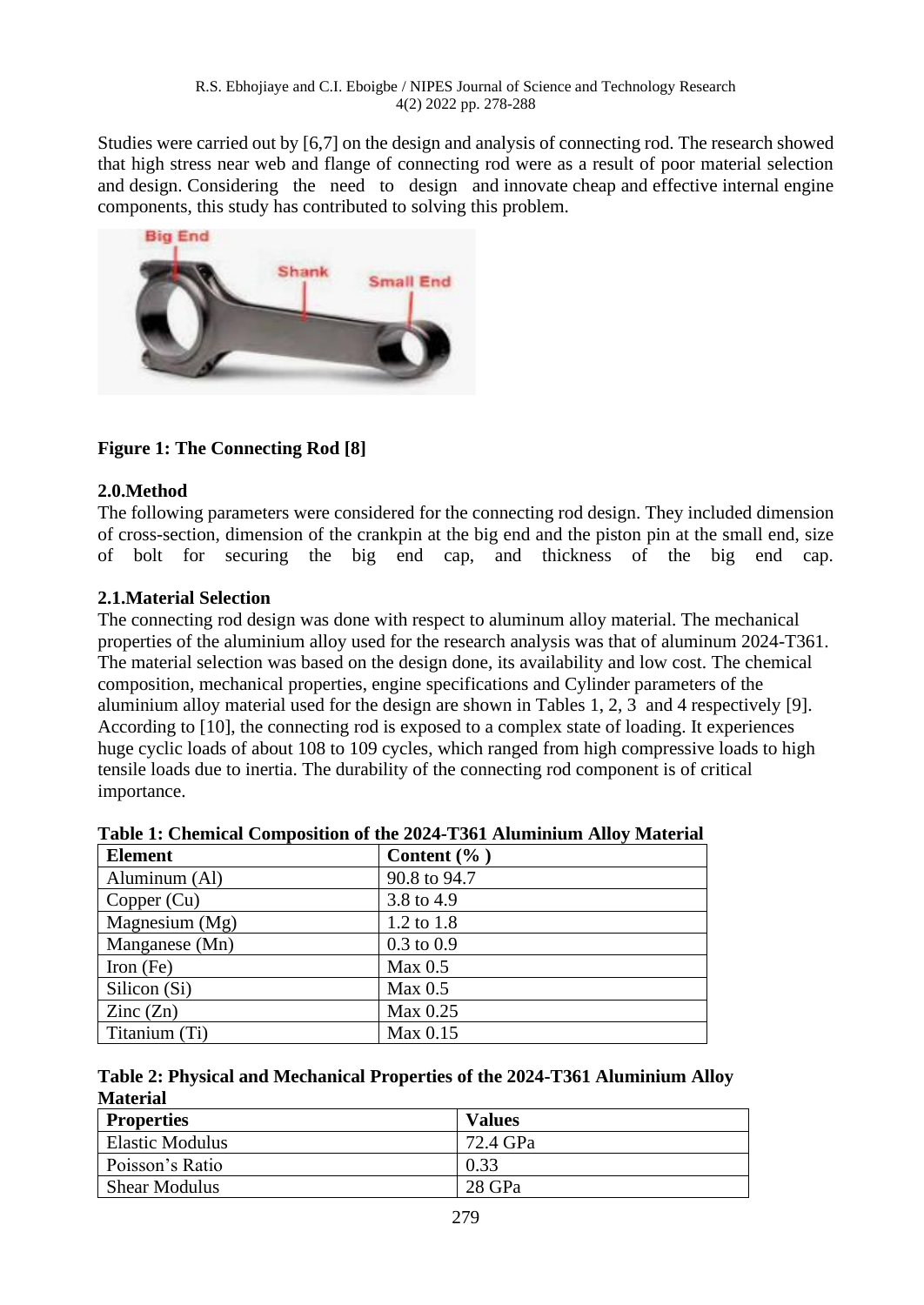#### R.S. Ebhojiaye and C.I. Eboigbe / NIPES Journal of Science and Technology Research 4(2) 2022 pp. 278-288

| Density                     | 2780 kg/m <sup>3</sup> |
|-----------------------------|------------------------|
| Tensile Strength            | 495 Mpa                |
| <b>Yield Strength</b>       | 395 Mpa                |
| <b>Thermal Conductivity</b> | $120$ W/m-K            |

#### **Table 3: Engine specification (80cc, 4 strokes air-cooled petrol engine)**

| <b>PARAMETERS</b>           | <b>VALUES</b>               |
|-----------------------------|-----------------------------|
| Engine Type                 | Four strokes, Petrol Engine |
| Induction                   | Air cooled Type             |
| Number of Cylinders         | Single Cylinder             |
| <b>Bore</b>                 | $45.1$ mm                   |
| <b>Stroke</b>               | 50.10mm                     |
| Length of Cylinder          | 57.67mm                     |
| Displacement Volume         | $80.035$ mm <sup>3</sup>    |
| Number of Revolutions/Cycle | ာ                           |

### Table 4: **Standard values of Cylinder parameters**

| Mechanical efficiency of the engine | $0.8\,$                |
|-------------------------------------|------------------------|
| Density of petrol                   | 737.22 $\text{kg/m}^3$ |
| Molecular weight of petrol          | 114.2285 g/mole        |
| Gas constant                        | $8.314$ J/mole-k       |

### **2.2 Design**

A connecting rod is a machine member which is subjected to alternating direct compressive and tensile force. Since the compressive forces are much higher than the tensile forces, the crosssection of the connecting rod was design as a strut with respect to the rod length. The Rankine Gordon formula [11] was used to determine the connecting rod axial load (W) in both the x-axis and the y-axis.

About the x-axis, the axial load  $(W_x)$  is

$$
W_x = \frac{f_{cu} \times A}{1 + a(\frac{L}{k_x})^2} \tag{1}
$$

where,  $A = \text{cross-sectional area of the connecting rod, m<sup>2</sup>}$ 

 $k_x$  = radius of gyration of the section about x-axis, m

 $l =$  length of the connecting rod, m

 $f_{cu}$  = ultimate crushing stress, N/m<sup>2</sup>

$$
a = constant.
$$

According to [12], if both ends are hinged,  $L = l$ .

$$
\therefore W_x = \frac{f_{cu} \times A}{1 + a(\frac{l}{k_x})^2}
$$
 (2)

About the y-axis, the axial load (*Wy*) is

$$
W_y = \frac{f_{cu} \times A}{1 + a(\frac{L}{k_y})^2} \tag{3}
$$

Also, according to [13], for both ends fixed,  $L = \frac{l}{2}$ .

$$
\therefore \qquad W_{y} = \frac{f_{cu} \times A}{1 + a(\frac{l}{2ky})^2} \tag{4}
$$

According to [14], for the connecting rod to be equally strong in buckling about both the x and y axes, the buckling loads must be equal.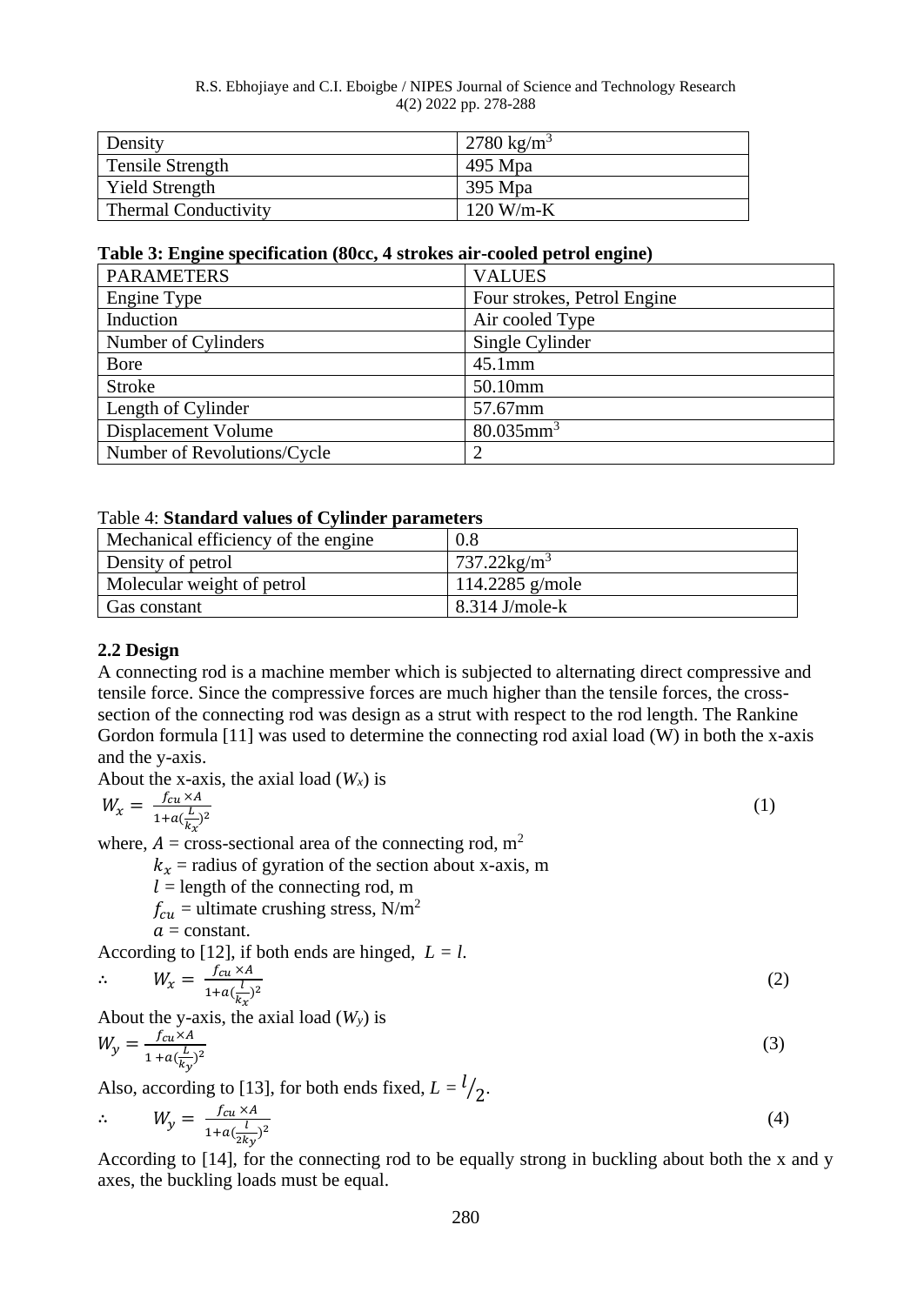$$
\therefore \qquad \frac{f_{cu} \times A}{1 + a(\frac{l}{k_x})^2} = \frac{f_{cu} \times A}{1 + a(\frac{l}{2k_y})^2}
$$

$$
\ddot{\phi} = 0
$$

$$
\left(\frac{l}{k_x}\right)^2 = \left(\frac{l}{2k_y}\right)^2
$$
\n
$$
k_x^2 = 4k_y^2
$$
\n(5)

$$
\therefore I_x = 4I_y \tag{6}
$$

where,  $I_x$  = moment of inertia of the section about x-axis,  $I_{\mathbf{y}}$  = moment of inertia of the section about y-axis.

From Eq. (6) it can be implied that the connecting rod is four times stronger in buckling about the y-axis than about the x-axis. The most suitable section for the connecting rod is I-section [15] as shown in Figure 2.



**Figure 2: I-Section of the connecting rod** From Figure 2, the flange and web thickness of the section  $= t$ 

Depth of section,  $h = 5t$ Width of section,  $b = 4t$ 

∴

∴ Area of section, *A = 11t*

Moment of inertia about x-axis:

$$
I_x = \frac{1}{12} [4t (5t)^3 - 3t (3t)^3]
$$
\n(7)

Also, moment of inertia about y-axis:  $I_y = \frac{2}{1}$  $\frac{2}{12}[t(4t)^3 + \frac{1}{12}]$  $\frac{1}{12}(3t)t^3$  $\left| \begin{array}{c} \hline \end{array} \right|$  (8)  $I_{\mathcal{X}}$  $\frac{I_x}{I_y} =$ 419  $12/131$ 12  $\frac{2}{131}$  = 3.2

According to [16], the  $\frac{I_x}{I_y}$  ratio is usually taken as between 3 and 3.5. Therefore, the value of 3.2 obtained showed that the proportions of the I-section are suitable.

### **2.2.1 Determination of the cross-section area, A**

According to [17], the cross-section area and the moment of inertia of the cylinder rod can be determined using Equations 8,9 and 10.

$$
A = 2(4t \times t) + 3t \times t
$$
 (8)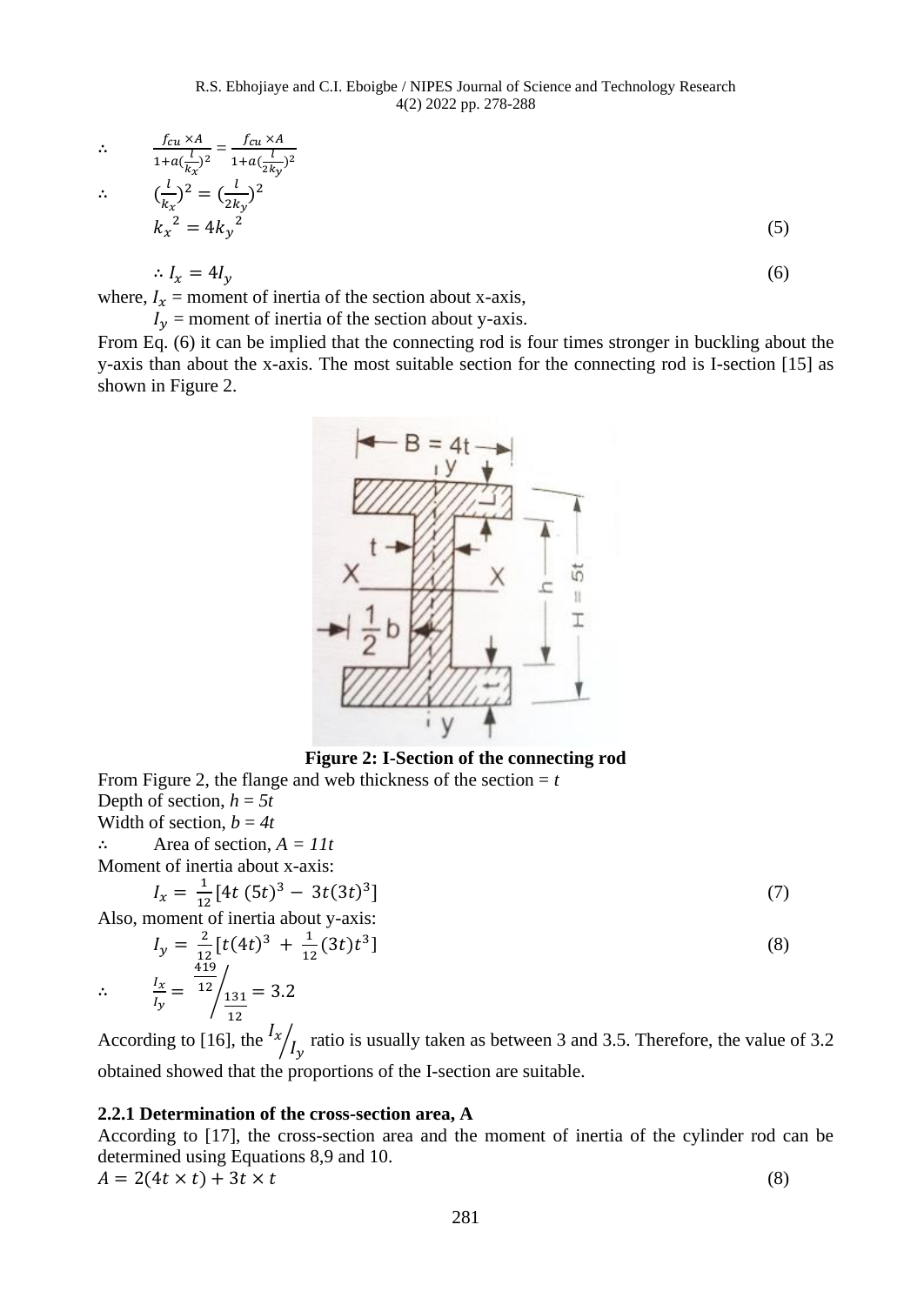$= 11t^2$ Where;  $t = Thickness$  of flange Moment of inertia about x-axis  $I_{xx} = \frac{1}{1}$  $\frac{1}{12}[4t\{5t\}^3 - 3t\{3t\}^3]$  $I_{xx} = \frac{419t^4}{12}$ 12  $(9)$ And moment of inertia about y-axis 2  $12 \frac{12}{12}$  $\times t \times \{4t\}^3 + \frac{1}{11}$  ${3t}^3$  $I_{yy} = \frac{131t^4}{13}$  $\frac{12}{12}$  (10)  $l_{xx}$  $l_{yy}$ =  $419 \times 12$  $\frac{12 \times 131}{12 \times 131} = 3.2$ Since the value of  $\frac{l_{xx}}{l_{yy}}$  lies between 3 and 3.5 m, therefore I-section chosen is quite satisfactory. **2.2.2 Determination of the Maximum Gas Pressure** According to [18], the design calculations for the cylinder are considered under the maximum pressure condition as follows: Density of Petrol:  $C_8H_{18} = 737.22 \text{ kg/m}^3 \text{ at } 60^{\circ} \text{F}$  $= 0.00073722$  kg/cm<sup>3</sup>

 $= 0.00000073722$  kg/mm<sup>3</sup>  $T = 60^{\circ}F$  $= 288.855K$  $= 15.55$ <sup>o</sup>C  $Mass = Density \times Volume$  $m = 0.00000073722 \times 80035$  $m = 0.059$  kg Molecular weight for petrol 114.2285 g/mole  $PV = MRT$  (11) Where,  $M = \frac{mass}{model}$  weight  $R = Gas constant$  $T =$ Temperature in kelvin  ${\rm P = \frac{0.059 \times 8.31430 \times 288.855}{0.1142285 \times 8.0035 \times 10^{-5}}}$  $P<sub>max</sub> = 9.389 MPa$ 

#### **2.2.3 Calculation for Buckling Load (WB)**

 $W_B = 82500N$ 

The analyses of the bucking load and other vital connecting rod parameters by [19] are shown in equations 12 to 19. Buckling Load, W<sub>B</sub> is given as:  $W_B = \frac{\pi D^2}{4}$  $\frac{b}{4} \times p_{max} \times F. 0. S$  (12) Where  $F.O.S = Factor of safety$ The material is aluminum alloy whose tensile strength is 495MPa and F.O.S is 5.5  $W_B = \frac{\pi \times 45.1^2}{4}$  $\frac{43.1}{4} \times 9.389 \times 5.5$ 

282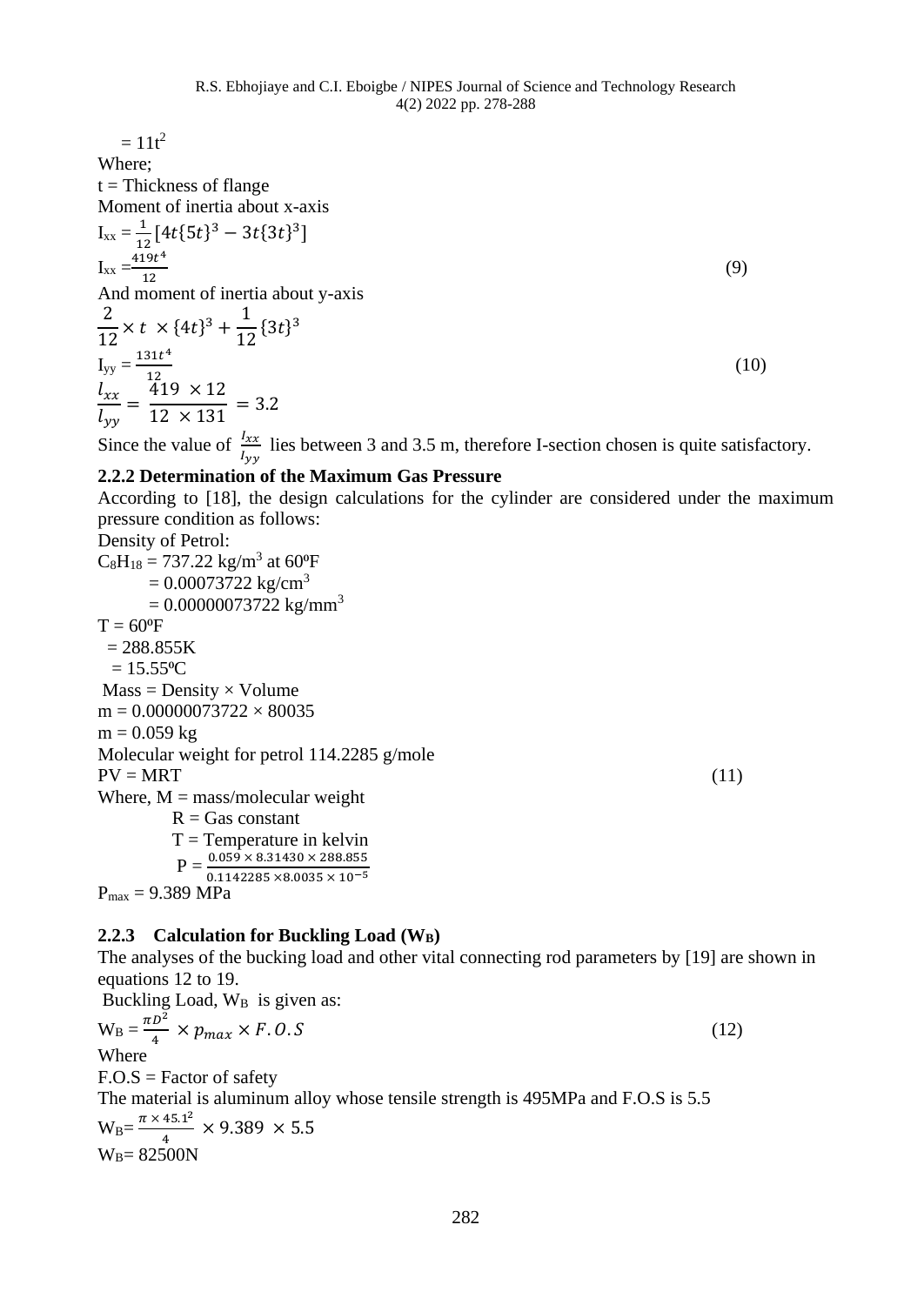| $K_{xx} = \left(\frac{lxx}{A}\right)^2$ | (13) |
|-----------------------------------------|------|
| $K_{xx} = 1.78t$                        | (14) |

### **2.2.4 Calculation for Width of the flange**

The width of section given as  $B = 4t$  $B = 4 \times 7.33$  $B = 29.32$ mm

### **2.2.5 Calculation for Height of the flange**

The height of section is given as  $H = 5t$  $H = 5 \times 7.33$ H=36.65mm **2.2.6 Calculation for Area of the connecting rod** Area,  $A = 11t^2$  $=11\times7.33\times7.33$  $= 591.01$  mm<sup>2</sup>

### **2.2.7 Calculation for Height of the big crank end**

| Height at the big end (crank end), $H_2$ is taken from     |      |
|------------------------------------------------------------|------|
| $H_2 = 1.1H$ to 1.25H                                      | (17) |
| $H_2 = 1.1 \times 36.65$                                   |      |
| $H_2 = 40.32$ mm                                           |      |
| 2.2.8 Calculation for Height of the small crank end        |      |
| Height at the small end (piston end), $H_1$ is taking from |      |
| $H_1 = 0.9H$ to 0.75H                                      | (18) |
| $H_1 = 0.9 \times 36.65$                                   |      |
| $H_1 = 32.99$ mm                                           |      |
| Stroke length $(l) = 50.1$ mm                              |      |
| Diameter of piston $(D) = 45.1$ mm                         |      |
| $P = 9.389N/mm^2$                                          |      |
| Radius of crank(r) = $\frac{stroke\ of\ length}{2}$        | (19) |
| $=$ $\frac{50.1}{1}$                                       |      |

2  $=25.05$ mm.

## **2.2.9 Calculation for the Maximum Angular Speed**

The maximum angular speed and other parameters related to the design of the connected rod in equations 20 to 26 were obtained from [20].

Maximum angular speed is given as

$$
W_{\text{max}} = \frac{2 \times \pi \times N_{\text{max}}}{60}
$$
  
\n
$$
W_{\text{max}} = \text{speed per revolution}
$$
  
\n
$$
W_{\text{max}} = \frac{2 \times \pi \times 8500}{60}
$$
  
\n
$$
W_{\text{max}} = 890 \text{rad/s}
$$
 (20)

**2.2.10 Calculation for the maximum inertia force**

The maximum Inertia force of reciprocating parts,  $F_{im}$  is given as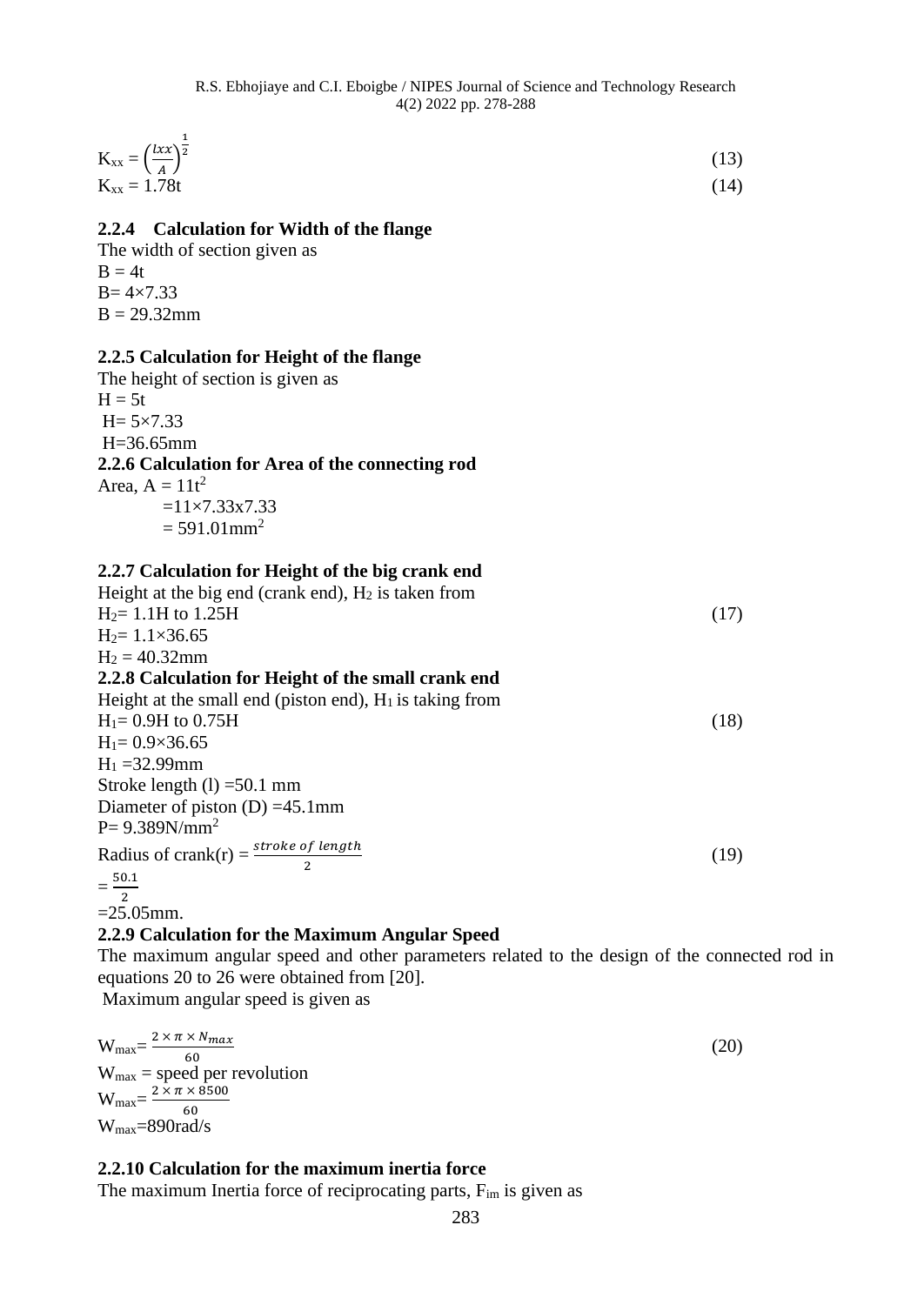$F_{\text{im}} = m \times r \times W_{\text{max}}^2 \times r \left(1 + \frac{1}{n}\right)$  $\boldsymbol{n}$  $(21)$  $F_{\text{im}} = 0.059 \times 890^2 \times 0.02505 \times \left(1 + \frac{1}{4}\right)$  $\frac{1}{4}$  $F_{im} = 1463.36N$ **2.2.11 Calculation for the Inner diameter of the small end** The Inner diameter of the small end,  $d_1$  is given as  $d_1 = \frac{F_{im}}{R_{im} \times R}$  $Pb_1\times l_1$ (22) Where, Design bearing pressure for small end  $pb_1=12.5$  to 15.4N/mm<sup>2</sup> Length of the piston pin,  $l_1 = (1.5 \text{ to } 2)$  $d_1 = \frac{1463.36}{13.5 \times 1.6}$ 12.5 ×1.5  $= 32.34$ mm **2.2.12 Calculation for the outer diameter of the small end** Outer diameter of the small end,  $d_0 = d_1 + 2tb + 2tm$  $= 32.34 + [2 \times 2] + [2 \times 5]$  $= 46.34$ mm Where, Thickness of the bush  $(t_b) = 2$  to 5 mm Marginal thickness  $(t_m) = 5$  to 15 mm **2.2.13 Calculation for the inner diameter of the small end** Inner diameter of the big end  $d_i = \frac{fg}{dt}$  $Pb_{2\times l_2}$ (23)  $=\frac{19009.4}{10.8 \times 1 \times 46.34}$ 19609.4  $= 42.61$  mm Where, Design bearing pressure for big end  $pb_2 = 10.8$  to 12.6N/mm<sup>2</sup> Length of the crank pin  $l_2 = (1.0 \text{ to } 1.25)$ **2.2.14 Calculation for the root diameter of the bolt,d<sup>r</sup>** Root diameter of the bolt,  $d_r = \frac{2f_{im}}{\sqrt{2f_{im}}}$  $\sqrt{\pi s_t}$ (24)  $=\frac{2\times6277.167}{\sqrt{2456.667}}$  $\frac{2 \times 6277.167}{\sqrt{\pi \times 56.667}}$  = 4mm **2.2.15 Calculation for outer diameter of the big end**  Outer diameter of the big end,  $D_e = d_2 + 2t_b + 2d_b + 2t_m$  (25)  $= 42.65+(2\times2) + (2\times4) + (2\times5)$ 

 $= 64.61$ mm

Where,

Thickness of the bush,  $t_b= 2$  to 5 mm Marginal thickness,  $t_m = 5$  to 15 mm

## **2.2.16 Calculation for the nominal diameter of the bolt**

Nominal diameter of bolt,  $d_b = 1.2$  x  $d_r$  (26)  $= 1.2 \times 4$ 

 $= 4.8$ mm

Figures 3 and 4 are the modelled and orthographic projections of the connecting rod.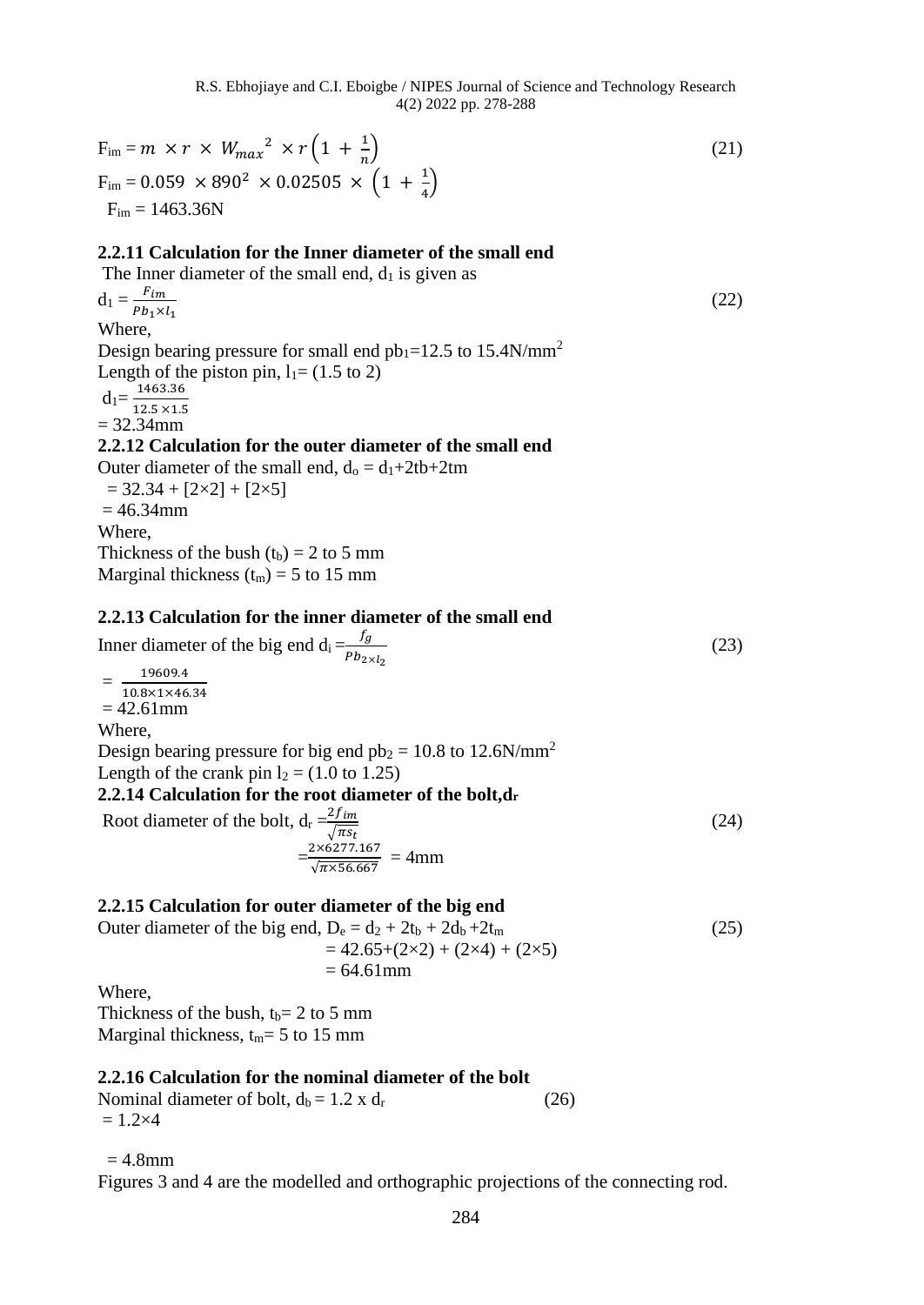R.S. Ebhojiaye and C.I. Eboigbe / NIPES Journal of Science and Technology Research 4(2) 2022 pp. 278-288



Figure 3: Modelled Connecting rod dimensioned in mm



Figure 4: Orthographic projection of connecting rod

## **3.0 Results and Discussion**

The connecting rod was simulated to see how it will behave under well specified conditions. The mesh type used was a solid mesh and a curvature base mesh. The element size was taken as 2.0mm, then total number of elements were 12567 and the total nodes were 23193.

## **3.1 Static Structural**

The simulation done in ANSYS took into account the buckling load applied to the connecting rod.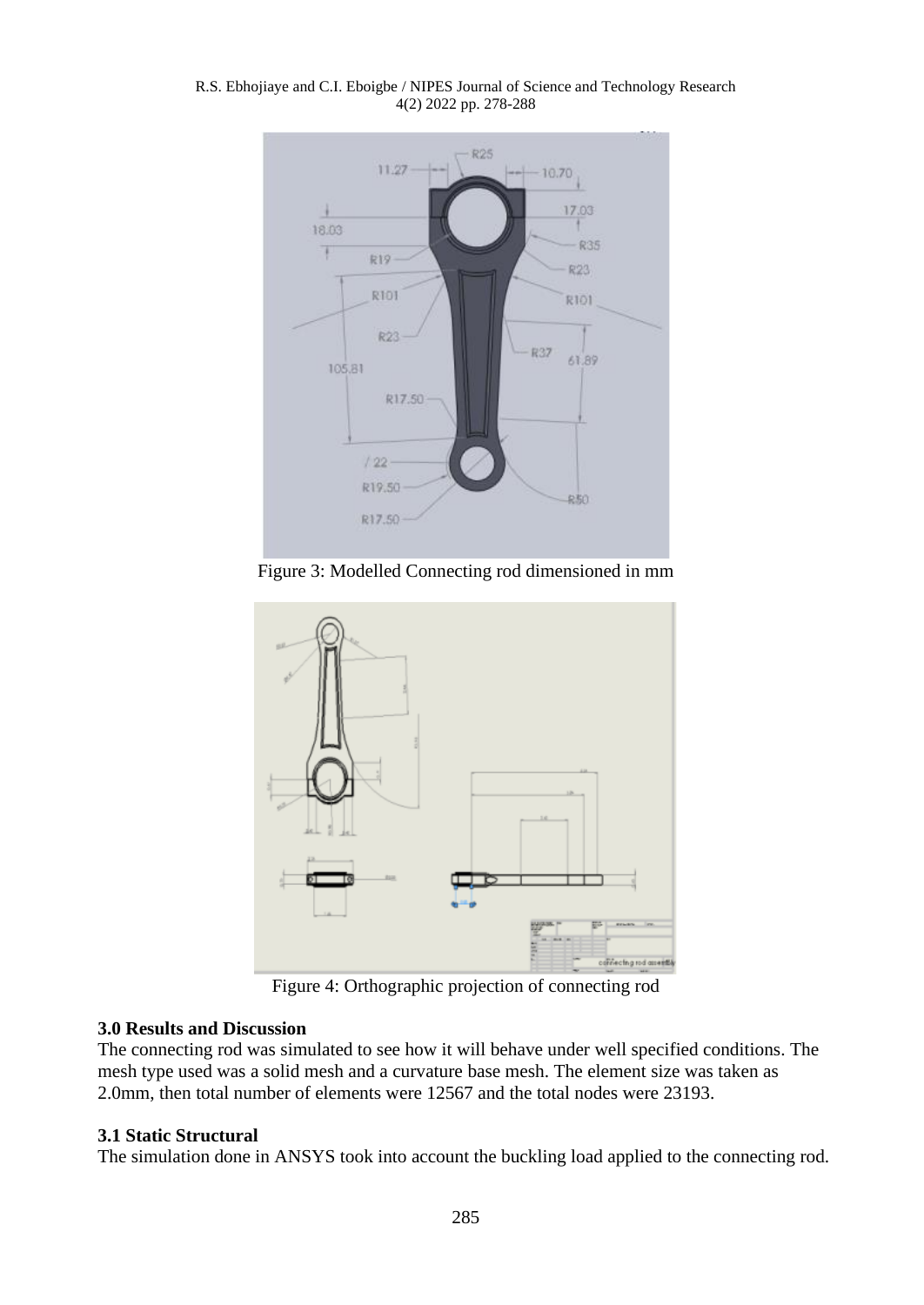This will give an idea of what will be the tensions in the whole connecting rod. Figure 5 shows the Von Mises stress on the rod.



Figure 5: Von Mises stress

In Figure 5, it can be seen that the parts that suffer the most is the smaller end of the connecting rod where the piston is joined. The pressure on the connecting rod is 9.38MPa. As expected, the smaller end of the connecting rod suffers because it 'bears the pressure from the piston. The fillet radius of the small end region on the connecting rod should be increased in order to decrease the value of the stress obtained. Figure 6 shows the total deformation in the rod.



Figure 6: Total deformation

It can be seen that the biggest deformation takes place in the extreme of the smaller end of the connecting rod. Figure 7 shows the normal Stress on the connecting rod.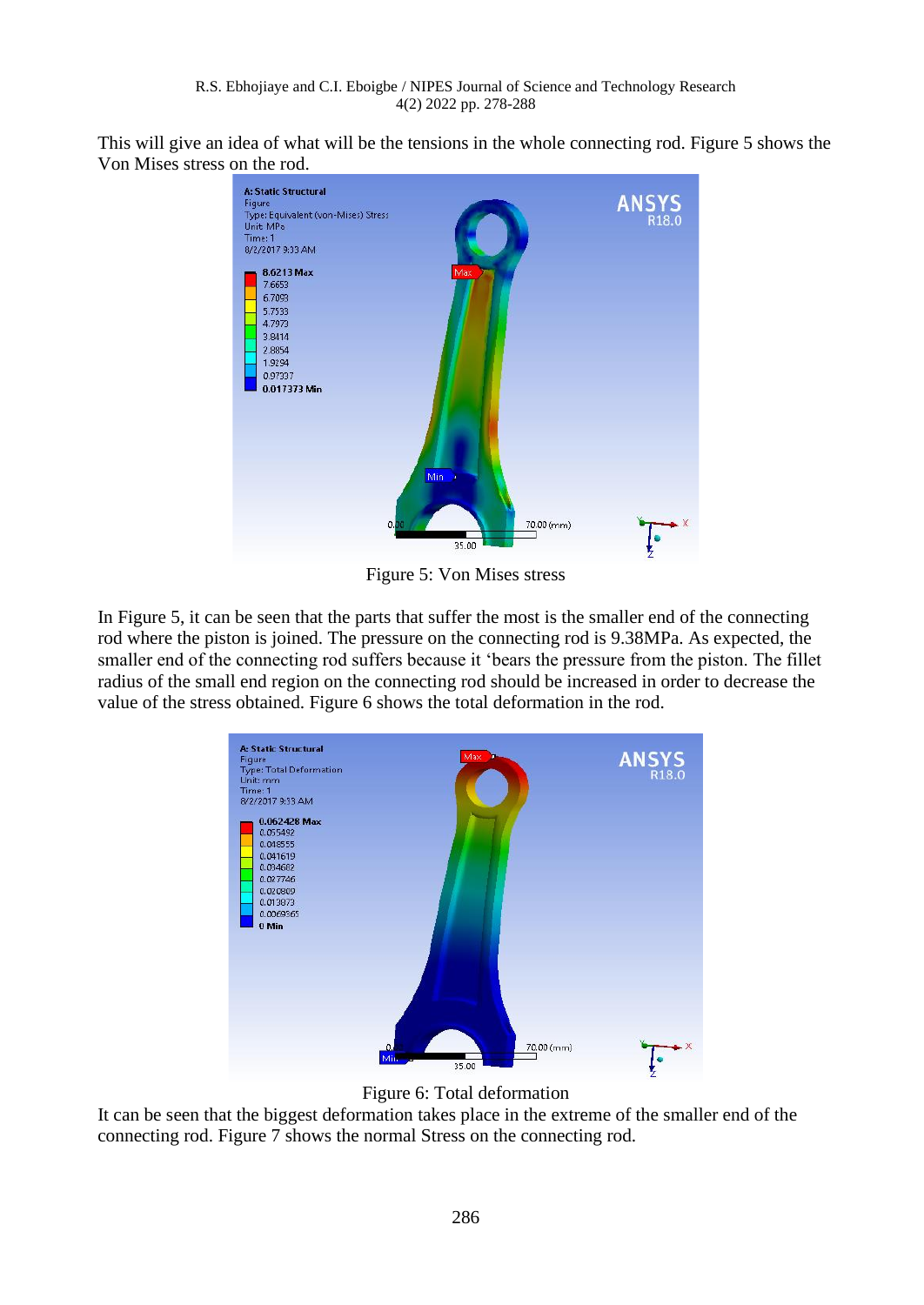#### R.S. Ebhojiaye and C.I. Eboigbe / NIPES Journal of Science and Technology Research 4(2) 2022 pp. 278-288





The values obtained for the stress distribution on the connecting rod are acceptable because the stress is minimal.

Table 3 displays the maximum and minimum values of the stresses and total deformation observed in the connecting rod after the simulation.

The results show that the max von Mises stress is smaller than the allowable design stress for the material aluminum alloy 2024-T361 (Max von Mises stress < Allowable design stress). A deformation of 0.062428mm was recorded at the small end of the connecting rod and this is due to its thickness and the corresponding force from the piston.

| <b>Serial number</b> | <b>Type</b>              | Min          | <b>Max</b>    |
|----------------------|--------------------------|--------------|---------------|
|                      | Equivalent stress        | 0.017373 Mpa | 8.6213 Mpa    |
| <u>.</u>             | <b>Total deformation</b> |              | $0.062428$ mm |
|                      | Normal stress            | $-4.255Mpa$  | 4.1894Mpa     |

Table 3: Stresses for Connecting rod

### **4.0. Conclusion**

The connecting rod is a vital part of internal combustion engine. The weight can be reduced by using aluminium alloy (2024-T361) material. The result from the simulation shows that deformation is peak at the extreme end of the connecting rod. Therefore, increasing the thickness of the small end of the rod will minimize the deformation. The values obtained for the stress distribution was acceptable because the stress was minimal.

### **References**

- [1] N.P.Doshi, N.K.Ingole (2013). Analysis of Connecting Rod Using Analytical and Finite Element Method. International Journal of Modern Engineering Research (IJMER). Vol.3, Issue.1, pp-65-68.
- [2] S. Sathishkumar, B.Dinesh, K.Praveen, J.Surendar (2018). Material Optimization and Structural Analysis of Internal Combustion Engine Connecting Rod and Shaft. International Journal of Innovative Research in Technology.Vol.4, pp.1234-1242.